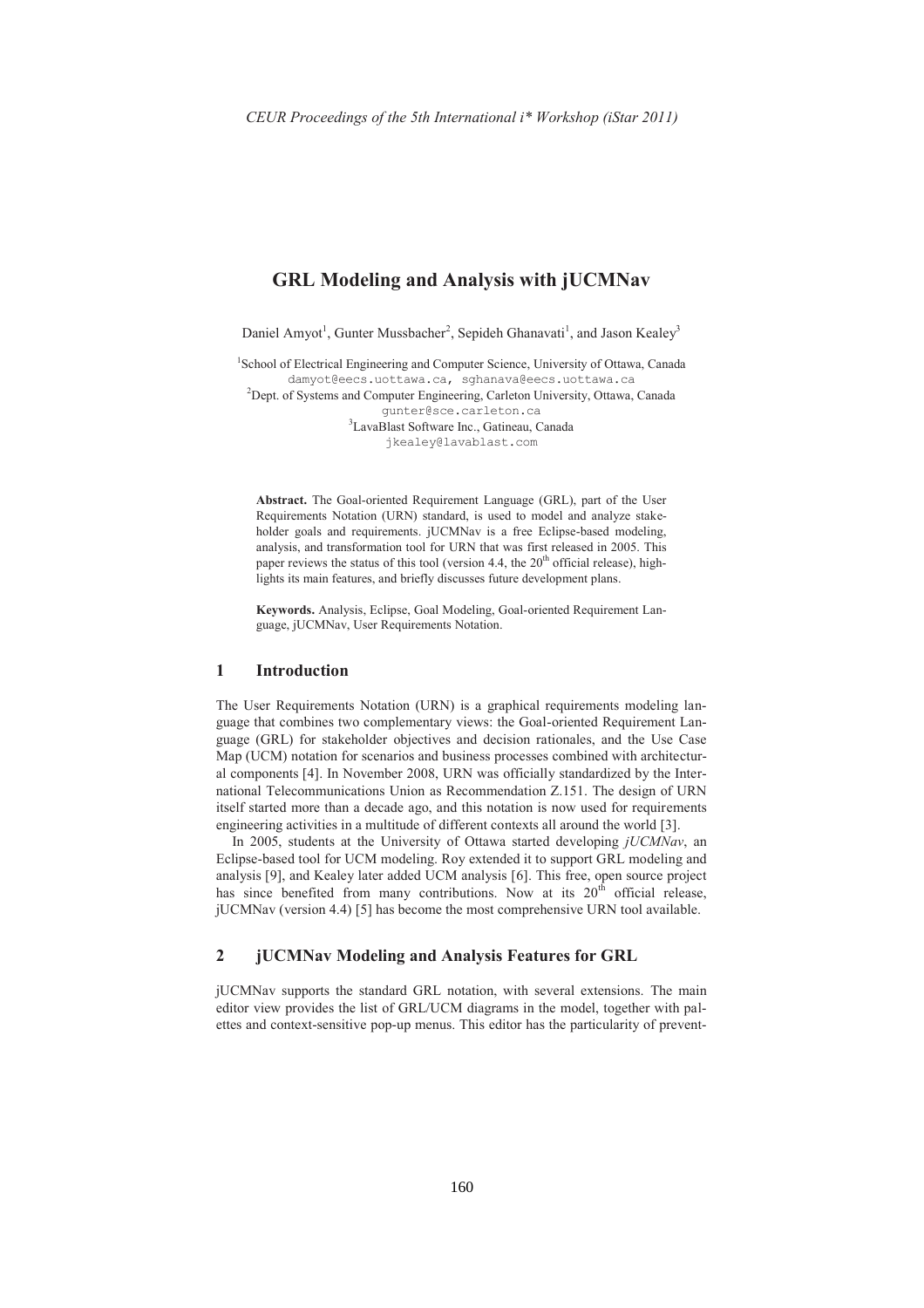ing the construction of syntactically incorrect GRL models. Also, different diagrams in a URN model can reference the same element definitions (actor, intentional element, link, etc.), hence improving consistency and allowing for complex models to be split into multiple diagrams. jUCMNav includes standard views such as a navigator for projects and model files, various outlines, element properties (with tabs), and problems. Typical Eclipse features such as zooming are supported, in addition to unlimited undo/redo and copy/pasting of model elements in the same model, across models, or to the clipboard (e.g., to paste a diagram into a word processor document).



Interesting extensions to URN include: i) Key Performance Indicators (KPIs) in GRL, to monitor external sources of data and convert them to the conventional GRL [-100, 100] evaluation scale [8], and ii) aspect-oriented extensions with an aspect composition mechanism, currently only supported for UCMs [7].

For analysis, jUCMNav supports GRL strategies (i.e., initial satisfaction values for several intentional elements), and six evaluation algorithms [2]: quantitative, qualitative, two hybrid ones, quantitative with KPI functions/aggregation, and constraintoriented. While the first five support bottom-up propagation only, the last one uses a constraint solver and is hence more generic than bottom-up and top-down propagation algorithms, at the cost of a lower performance. These algorithms are independent, but qualitative ones are often used when little knowledge about the goals is available, whereas quantitative ones become useful as deeper knowledge is available. The Scenarios and Strategy view enables modelers to create, manage, and execute strategies. Color feedback is provided in real-time during evaluations (from *denied* in red to satisfied in green). Moreover, UCM scenarios can be defined and simulated. In jUCMNav, GRL satisfaction values can be used as variables in conditions attached to UCM elements (e.g., in forks or timers) and be updated in UCM responsibilities. The UCM/GRL views of a URN model can hence influence each other during analysis.